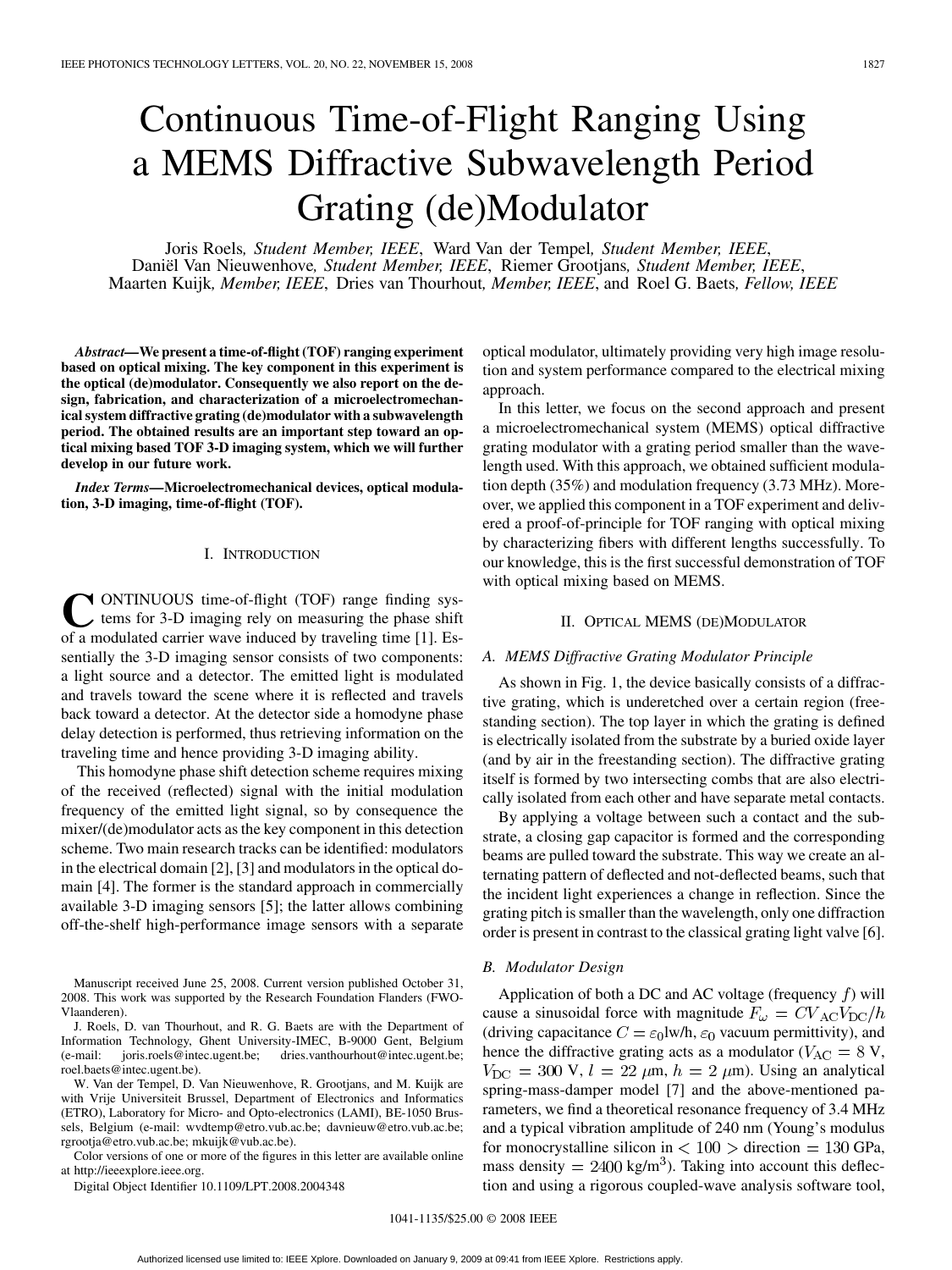

Fig. 1 MEMS diffractive grating modulator principle: (a) not-actuated versus (b) actuated state.



Fig. 2. Top view of fabricated diffractive grating (de)modulator.

we calculated the reflections for both the not-actuated and actuated state and found modulation depths of 57% (transverse electric (TE), E-field parallel to grating beams) and 31% (transverse magnetic).

#### *C. Modulator Fabrication*

In a silicon-on-insulator wafer (top layer monocrystalline Si:  $t = 220$  nm + buried oxide layer: thickness  $h = 2 \mu m$ ) a diffraction grating with 750-nm period and fill-factor 66% (so beam width  $w = 500$  nm) is defined using a deep-ultraviolet lithography process in a standard research complimentary metal–oxide–semiconductor fab [8]. Next the metal contacts are defined (stack of 150-nm Al  $+$  100 nm Au, both evaporated) using a standard lithography and lift-off process. To define the freestanding regions  $( + -22 \mu m)$  string length l), we applied a resist mask after a treatment in a vacuum oven with gaseous hexamethyldisilizane  $($  = adhesion promoter) to ensure good adhesion of the mask. The underetch is performed with wet buffered HF and the samples are dried afterwards using a  $CO<sub>2</sub>$ critical-point-drying process to prevent stiction and damage due to surface tension. A microscope picture of such a processed device is shown in Fig. 2.

## *D. Modulator Characterization*

Continuous-wave (CW) light (wavelength  $\lambda = 1542$  nm, TE) was focused with a lensed fiber onto the grating modulator. With a probe needle an AC-voltage was applied such that the grating reflection varies in time as  $R(t) = R_{\text{CW}} + R_{\text{mod}} \sin(2\pi f t)$ . The reflected light was collected with the same fiber and separated from the incoming light using a circulator, so for the reflected signal we find  $(\alpha =$  attenuation factor,  $P_{\text{init}} =$  the initial laser power)

$$
P_{\text{OUT}} = P_{\text{init}} \alpha \left[ R_{\text{CW}} + R_{\text{mod}} \sin(2\pi ft) \right]. \tag{1}
$$

Using an optical detector  $+$  electrical spectrum analyzer, the optical CW power  $P_{\text{CW}}(= P_{\text{init}} \alpha R_{\text{CW}})$  was recorded in parallel with the modulated optical power  $P_{\text{mod}}$ , (=  $P_{\text{init}} \alpha R_{\text{mod}}$ ) so finally the modulation depth  $P_{\text{mod}}/P_{\text{CW}} = R_{\text{mod}}/R_{\text{CW}}$ , could be determined in function of the frequency of the AC-voltage while the voltage amplitudes were kept constant at  $V_{AC} = 8$  V and  $V_{\text{DC}} = 300$  V. Sweeping the modulation frequency we attained a maximal modulation depth of 35% at 3.73 MHz which corresponds quite well to the previously calculated theoretical natural beam frequency (3.4 MHz). The deviation between theory and experiment for the modulation depth might be explained by the fact that the curvature of the beams was ignored in the optical simulation.

# III. TIME-OF-FLIGHT

## *A. TOF Principle*

In principle, the experimental setup for our TOF experiment is very similar to the setup used for the characterization of the modulator, however, the light source itself is now modulated and reaches the mixer with a phase delay  $\varphi(L)$  dependent on the fiber length L (with c the speed of light in vacuum and  $n \approx 1.45$ the mode index of the optical fiber)

$$
P_{\text{init}} = P_{\text{AVG}} + P_{\text{AMP}} \sin\left(2\pi f t - \varphi[L]\right) \tag{2}
$$

$$
\varphi[L] = 2\pi f n L/c. \tag{3}
$$

Now we apply a phase difference  $\psi$  between modulated laser source and mixer such that  $R(t) = R_{\text{CW}} + R_{\text{mod}} \sin(2\pi f t + \psi)$ and substitute the modified expression for  $R(t)$  together with (2) into (1). Applying some elementary goniometric calculus and grouping all time-dependent terms in a rest term  $O(t)$  gives the following result for the demodulated light:

$$
P_{\text{OUT}} = \alpha R_{\text{CW}} P_{\text{AVG}} + \frac{1}{2} \alpha R_{\text{mod}} P_{\text{AMP}} \cos(\varphi + \psi) + O(t). \tag{4}
$$

Since the output power has a CW component  $\sim \cos(\varphi + \psi)$ , we can calculate  $\varphi$  by measuring the CW power in  $P_{\text{OUT}}$  for alternating  $\psi(0^{\circ}, 90^{\circ}, 180^{\circ}, 270^{\circ})$  with a power detector and substituting the values in the following formula:

$$
\varphi = \arctan\left[\frac{(P_{270^\circ} - P_{90^\circ})}{(P_{0^\circ} - P_{180^\circ})}\right].\tag{5}
$$

This procedure is known as the four-bucket algorithm [9]. Using (3), it is possible to extract the fiber length  $L$ .

### *B. Choice of Modulation Frequency/Modulator Technology*

A maximum nonambiguous distance  $L_{NA}$  is determined by replacing  $\varphi$  with  $2\pi$  in (3) for phase can only be measured unambiguous over a range of  $2\pi$ . For a modulation frequency  $f = 3.73$  MHz, we find  $L_{\text{NA}} = c/(nf) \approx 55$  m. Since  $L_{\text{NA}}$ increases with lower  $f$ , one might think that  $f$  should be chosen as low as possible; however, this is not the case because a larger